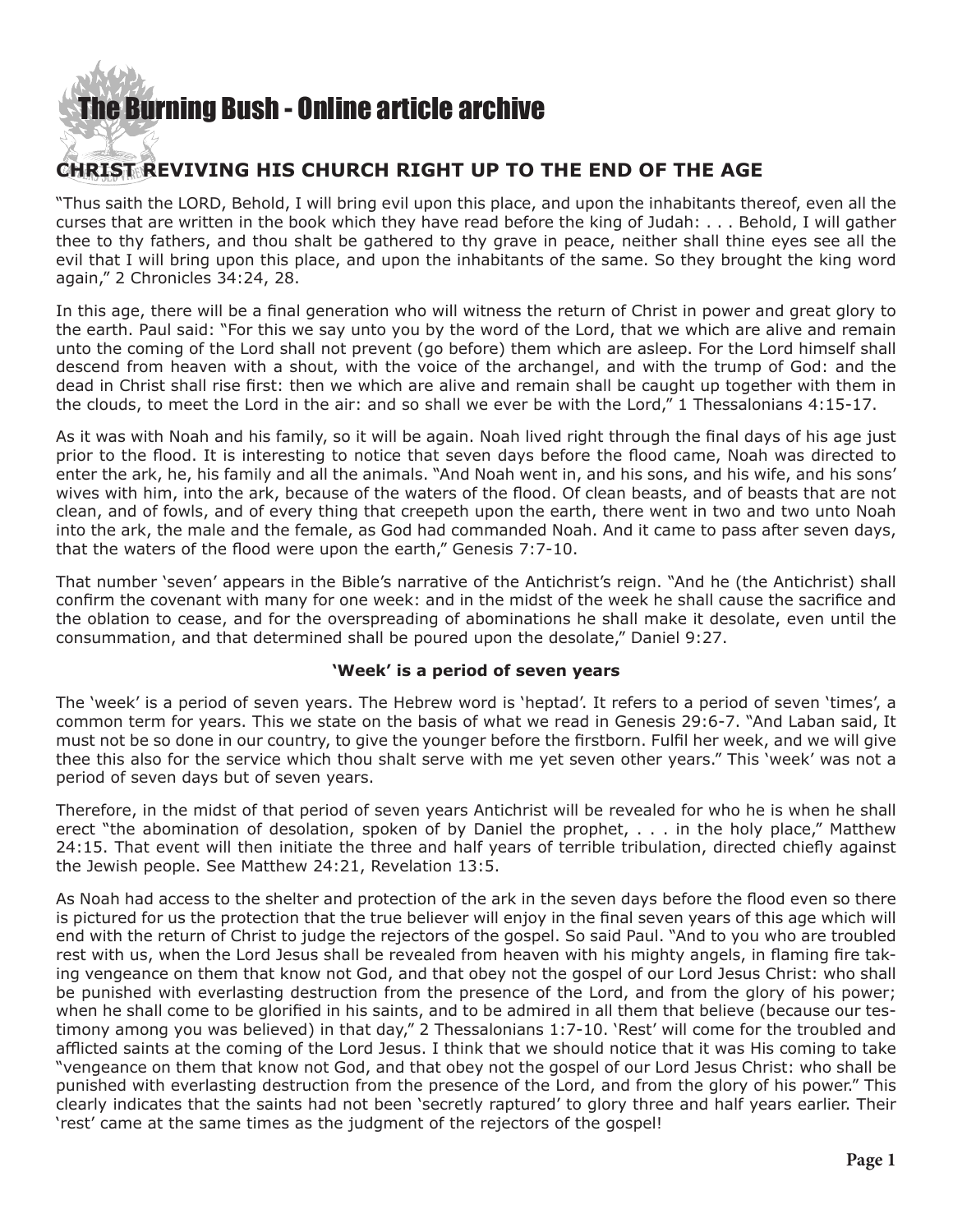## [The Bur](http://www.ivanfoster.net)ning Bush - Online article archive

So, there will be believers alive on this earth at the coming of the Lord to judge the wicked and they shall have lived through the judgments which the Lord will have sent upon the kingdom of Antichrist in the closing years of this age, especially the final forty two months, the time of Antichrist's open rebellion against God. Note what is said in Revelation 13:4-8. "And they worshipped the dragon which gave power unto the beast: and they worshipped the beast, saying, Who is like unto the beast? who is able to make war with him? And there was given unto him a mouth speaking great things and blasphemies; and power was given unto him to continue forty and two months. And he opened his mouth in blasphemy against God, to blaspheme his name, and his tabernacle, and them that dwell in heaven. And it was given unto him to make war with the saints, and to overcome them: and power was given him over all kindreds, and tongues, and nations. And all that dwell upon the earth shall worship him, whose names are not written in the book of life of the Lamb slain from the foundation of the world." The true believer will not worship the Beast as will those nations linked to him, the ten kingdoms referred to in Revelation 17:12-14. "And the ten horns which thou sawest are ten kings, which have received no kingdom as yet; but receive power as kings one hour with the beast. These have one mind, and shall give their power and strength unto the beast. These shall make war with the Lamb, and the Lamb shall overcome them: for he is Lord of lords, and King of kings: and they that are with him are called, and chosen, and faithful."

#### **Illustration**

There is a perfect illustration of those days given us in the experiences of Israel, prior to the Lord's deliverance of His people from Egypt. They were sorely persecuted and abused by Pharaoh and in like manner the people of God who reside within the territory of the ten kingdoms of Antichrist will feel his wrath and hatred. As Revelation 13:7 states: "And it was given unto him to make war with the saints, and to overcome them." So it was with Israel in Egypt. "Therefore they did set over them taskmasters to afflict them with their burdens. And they built for Pharaoh treasure cities, Pithom and Raamses. But the more they afflicted them, the more they multiplied and grew. And they were grieved because of the children of Israel. And the Egyptians made the children of Israel to serve with rigour: and they made their lives bitter with hard bondage, in morter, and in brick, and in all manner of service in the field: all their service, wherein they made them serve, was with rigour," Exodus 1:11-14.

However, when the Lord sent His judgments upon Pharaoh and upon Egypt they did not affect the people of Israel. They were specifically preserved from the heaven-sent judgments. When God hardened Pharaoh's heart and multiplied His signs and wonders in the land (Exodus 7:3), those judgments did not fall upon His people. We have that made clear when the plague of flies was sent of God. "And the LORD said unto Moses, Rise up early in the morning, and stand before Pharaoh; lo, he cometh forth to the water; and say unto him, Thus saith the LORD, Let my people go, that they may serve me. Else, if thou wilt not let my people go, behold, I will send swarms of flies upon thee, and upon thy servants, and upon thy people, and into thy houses: and the houses of the Egyptians shall be full of swarms of flies, and also the ground whereon they are. And I will sever in that day the land of Goshen, in which my people dwell, that no swarms of flies shall be there; to the end thou mayest know that I am the LORD in the midst of the earth. And I will put a division between my people and thy people," Exodus 8:20-23. I have no doubt that this was so with every plague. See Exodus 9:4, 26, 10:23, 11:5-7.

#### **Passover**

It is especially recorded of the last plague that God separated His people from it. "Then Moses called for all the elders of Israel, and said unto them, Draw out and take you a lamb according to your families, and kill the passover. And ye shall take a bunch of hyssop, and dip it in the blood that is in the bason, and strike the lintel and the two side posts with the blood that is in the bason; and none of you shall go out at the door of his house until the morning. For the LORD will pass through to smite the Egyptians; and when he seeth the blood upon the lintel, and on the two side posts, the LORD will pass over the door, and will not suffer the destroyer to come in unto your houses to smite you," Exodus 12:21-23.

As the blood of the lamb sheltered the believing Israelite from this great judgment that fell upon Egypt even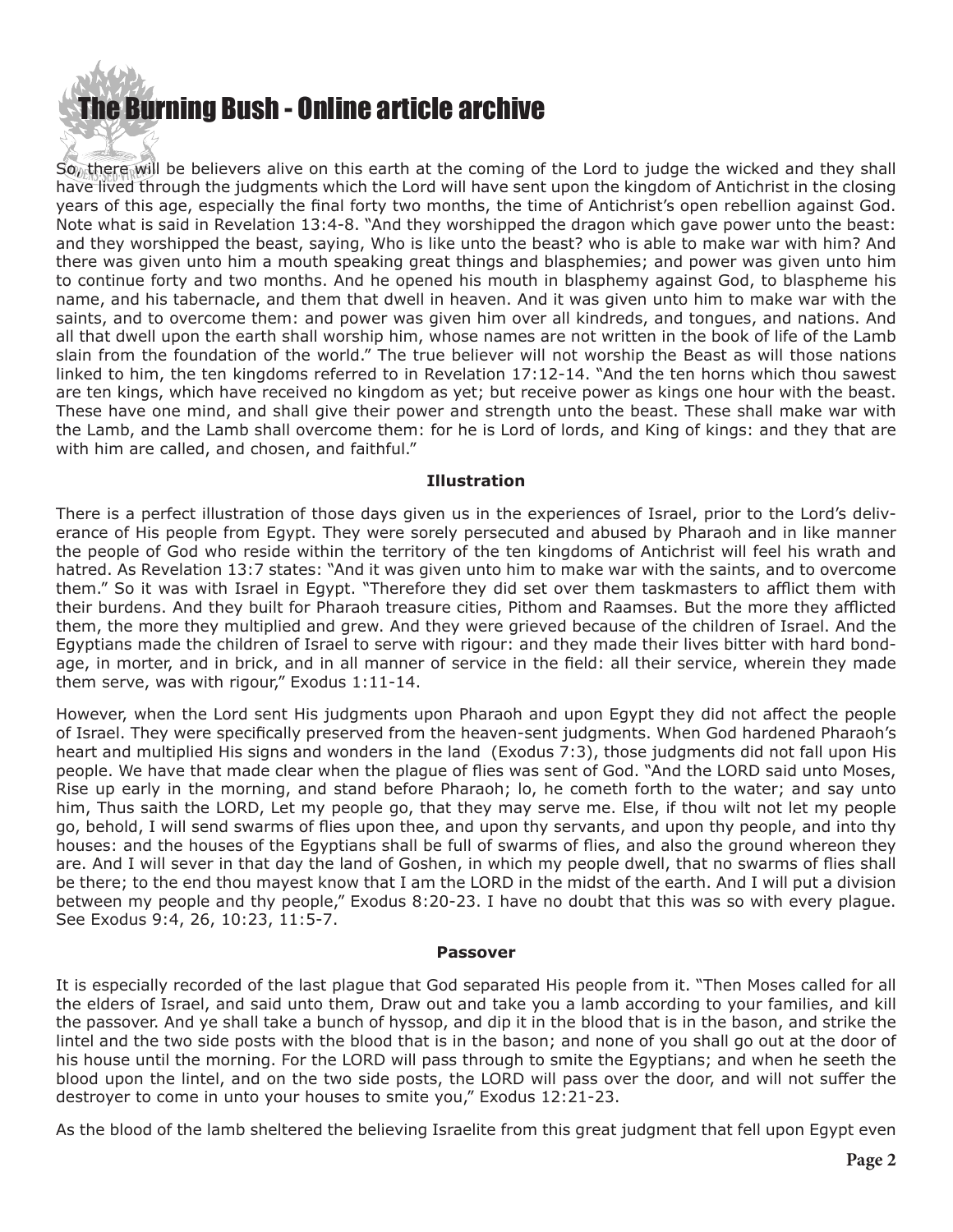

so shall the blood of Calvary's Lamb shelter God's people in the days of Antichrist from Heaven's judgments which will fall upon him and his territory and his supporters.

The topic that I wish to emphasise is that right up until the return of Christ, even though the judgments of God are falling upon the rebellious and the unbelieving in Antichrist's kingdom, the saints of God can expect to enjoy the blessings of God's Holy Spirit reviving and strengthening them in the midst of that great trouble. Did not the Psalmist refers to this when he said: "Though I walk in the midst of trouble, thou wilt revive me: thou shalt stretch forth thine hand against the wrath of mine enemies, and thy right hand shall save me," Psalm 138:7. Indeed, we can say that without such reviving, the saints would not survive the pressures and assaults upon them from the ungodly.

I believe that we have a picture of this in the divine narrative in 2 Chronicles 34-35. Here is the history of the last generation before the terrible judgment of God upon Jerusalem and Judah, warned of for many, many years by prophets such as Isaiah, Jeremiah and Zechariah. Josiah the king of Judah died when he was 39 years of age, 2 Chronicles 34:1. Some 23 years later Babylon besieged and destroyed Jerusalem and carried away many of the people of Judah into captivity, a captivity which lasted 70 years.

What we read of Josiah's good reign is set forth in chapters 34 and 35 of 2 Chronicles. At the beginning of this period we learn:

#### **I JOSIAH CAME TO THE THRONE IN THE EVENTIDE OF JUDAH'S REBELLION AGAINST GOD**

His father, Manasseh was most wicked for the most of his reign. Indeed, so wicked was he that he is 'credited' with being the cause of Judah's downfall!

"Manasseh seduced them (Judah) to do more evil than did the nations whom the LORD destroyed before the children of Israel. And the LORD spake by his servants the prophets, saying, because Manasseh king of Judah hath done these abominations, and hath done wickedly above all that the Amorites did, which were before him, and hath made Judah also to sin with his idols: therefore thus saith the LORD God of Israel, Behold, I am bringing such evil upon Jerusalem and Judah, that whosoever heareth of it, both his ears shall tingle. . . . . . Moreover Manasseh shed innocent blood very much, till he had filled Jerusalem from one end to another; beside his sin wherewith he made Judah to sin, in doing that which was evil in the sight of the LORD," 2 Kings 21:9-12, 16.

#### **Marvellous grace**

It must be stated that despite his dreadful wickedness, Manasseh found mercy! He really is one of the greatest examples of God's saving grace in the Bible's record. "So Manasseh made Judah and the inhabitants of Jerusalem to err, and to do worse than the heathen, whom the LORD had destroyed before the children of Israel. And the LORD spake to Manasseh, and to his people: but they would not hearken. Wherefore the LORD brought upon them the captains of the host of the king of Assyria, which took Manasseh among the thorns, and bound him with fetters, and carried him to Babylon. And when he was in affliction, he besought the LORD his God, and humbled himself greatly before the God of his fathers, and prayed unto him: and he was intreated of him, and heard his supplication, and brought him again to Jerusalem into his kingdom. Then Manasseh knew that the LORD he was God," 2 Chronicles 33:10-13.

Despite his conversion and his attempts to undo some of the dreadful harm he had done to the worship that God has instituted, there was little accomplished to check the dreadful tide of apostasy! That was especially seen in his son Amon. "So Manasseh slept with his fathers, and they buried him in his own house: and Amon his son reigned in his stead. Amon was two and twenty years old when he began to reign, and reigned two years in Jerusalem. But he did that which was evil in the sight of the LORD, as did Manasseh his father: for Amon sacrificed unto all the carved images which Manasseh his father had made, and served them; and humbled not himself before the LORD, as Manasseh his father had humbled himself; but Amon trespassed more and more," 2 Chronicles 33:20-23.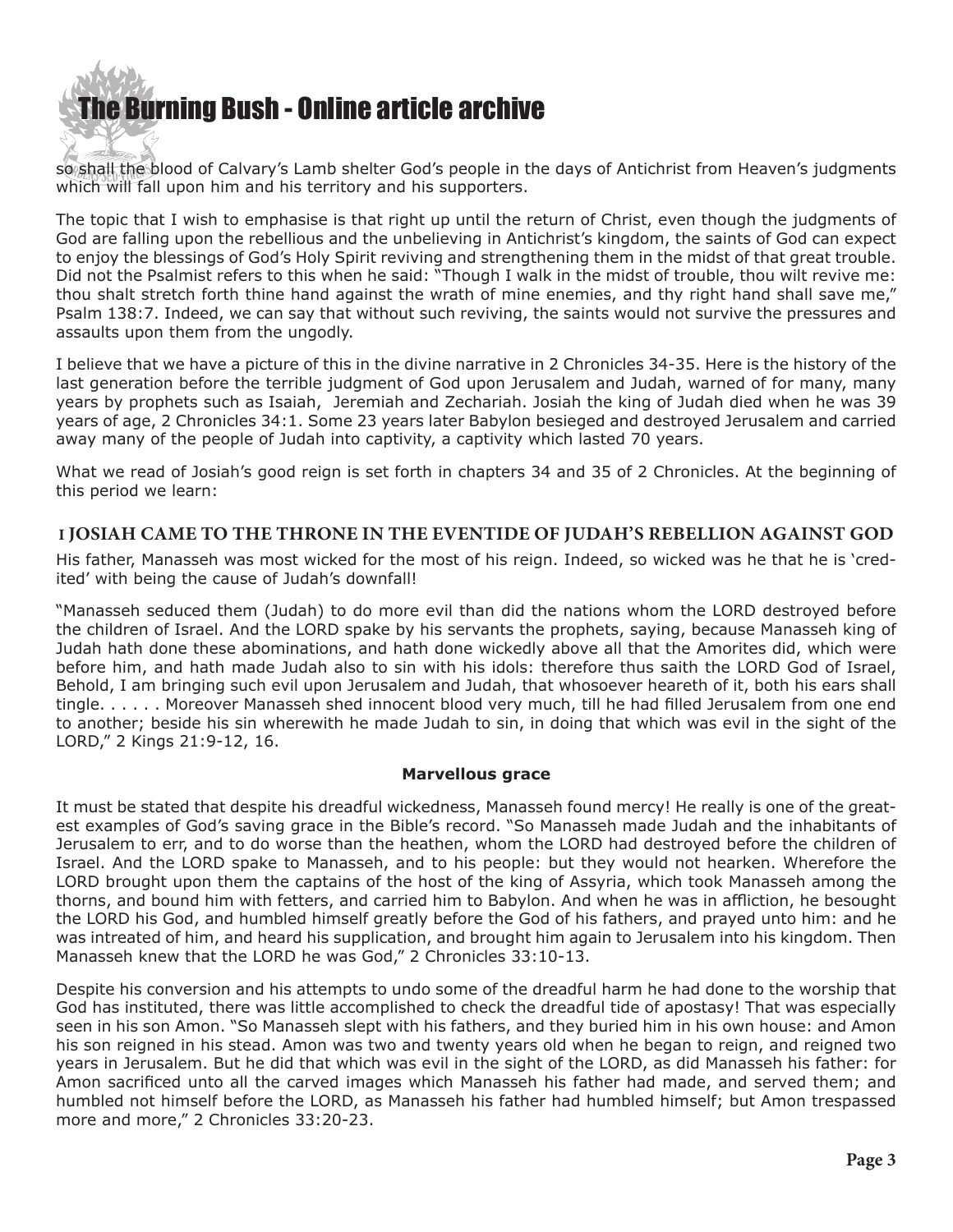# **he Burning Bush - Online article archive**

It is so often the case that fathers present to their children an example of disobedience and defiance against the Lord for years and, even though they repent and are truly converted in their later years, the damage is done and the pattern the children were brought up under has so impressed itself upon them that it remains throughout their life and into eternity.

#### **Grandson**

However, the wonderful grace of God is seen in the grandson of Manasseh, Josiah. It is said of him that "he did that which was right in the sight of the LORD, and walked in the ways of David his father, and declined neither to the right hand, nor to the left," 2 Chronicles 34:2. The next verse tells us of when he sought the Lord and was converted. "For in the eighth year of his reign, while he was yet young, he began to seek after the God of David his father: and in the twelfth year he began to purge Judah and Jerusalem from the high places, and the groves, and the carved images, and the molten images," verse 3. Surely his conversion was real for as a young man of 20 he inaugurated a reformation of his kingdom, not easy for a twenty-year-old surrounded by 'advisors and counsellors' who had lived under the influence of his corrupt father and grandfather's influences!

It is all the more remarkable when we note the many evidences of the darkness and sin that were deeply embedded in the nation at that time.

**1. The proliferation of idols and idolatry in the nation.** Please read verses 3-7 to obtain a picture of the desecration of the land and city by the abominations introduced by reprobate kings and priests in the past.

**2. There was a gross ignorance of the Word of God.** That is obvious from the discovery of the neglected copy of the Law of God lying somewhere in the temple and also the obvious lack of awareness of the judgment of God about to fall upon the nation. "Hilkiah the priest found a book of the law of the LORD given by Moses. And Hilkiah answered and said to Shaphan the scribe, I have found the book of the law in the house of the LORD. And Hilkiah delivered the book to Shaphan. . . . Then Shaphan the scribe told the king, saying, Hilkiah the priest hath given me a book. And Shaphan read it before the king. And it came to pass, when the king had heard the words of the law, that he rent his clothes," verses 15, 18-19.

It is a sad fact that our Royal family shows awful ignorance of the Law of God, without the obvious sincere piety that was found in Josiah. It can, of course, be no other way, given the generations of blinded clerics who have been the counsellors of the Royal family! I truly grieve for our Queen when I think of the whisperings in her ear by that ecclesiastical buffoon, the Archbishop of Canterbury, Justin Welby!

**3. There was no spiritual leadership.** How sad and vexing to read the apparent indifference and carelessness of both Shaphan the scribe and Hilkiah the high priest when the Book of the Law was found forsaken in the depths of the temple. They certainly did not show the interest in its contents that Josiah showed, verses 18-21.

**4. There seemed to be little of the reforms that Hezekiah had instituted still in place when Josiah came to the throne.** This is recorded of the reforms that he inaugurated. "And also the burnt offerings were in abundance, with the fat of the peace offerings, and the drink offerings for every burnt offering. So the service of the house of the LORD was set in order. And Hezekiah rejoiced, and all the people, that God had prepared the people: for the thing was done suddenly," 2 Chronicles 29:35-36. "And the children of Israel that were present at Jerusalem kept the feast of unleavened bread seven days with great gladness: and the Levites and the priests praised the LORD day by day, singing with loud instruments unto the LORD. And Hezekiah spake comfortably unto all the Levites that taught the good knowledge of the LORD: and they did eat throughout the feast seven days, offering peace offerings, and making confession to the LORD God of their fathers. And the whole assembly took counsel to keep other seven days: and they kept other seven days with gladness. For Hezekiah king of Judah did give to the congregation a thousand bullocks and seven thousand sheep; and the princes gave to the congregation a thousand bullocks and ten thousand sheep: and a great number of priests sanctified themselves. And all the congregation of Judah, with the priests and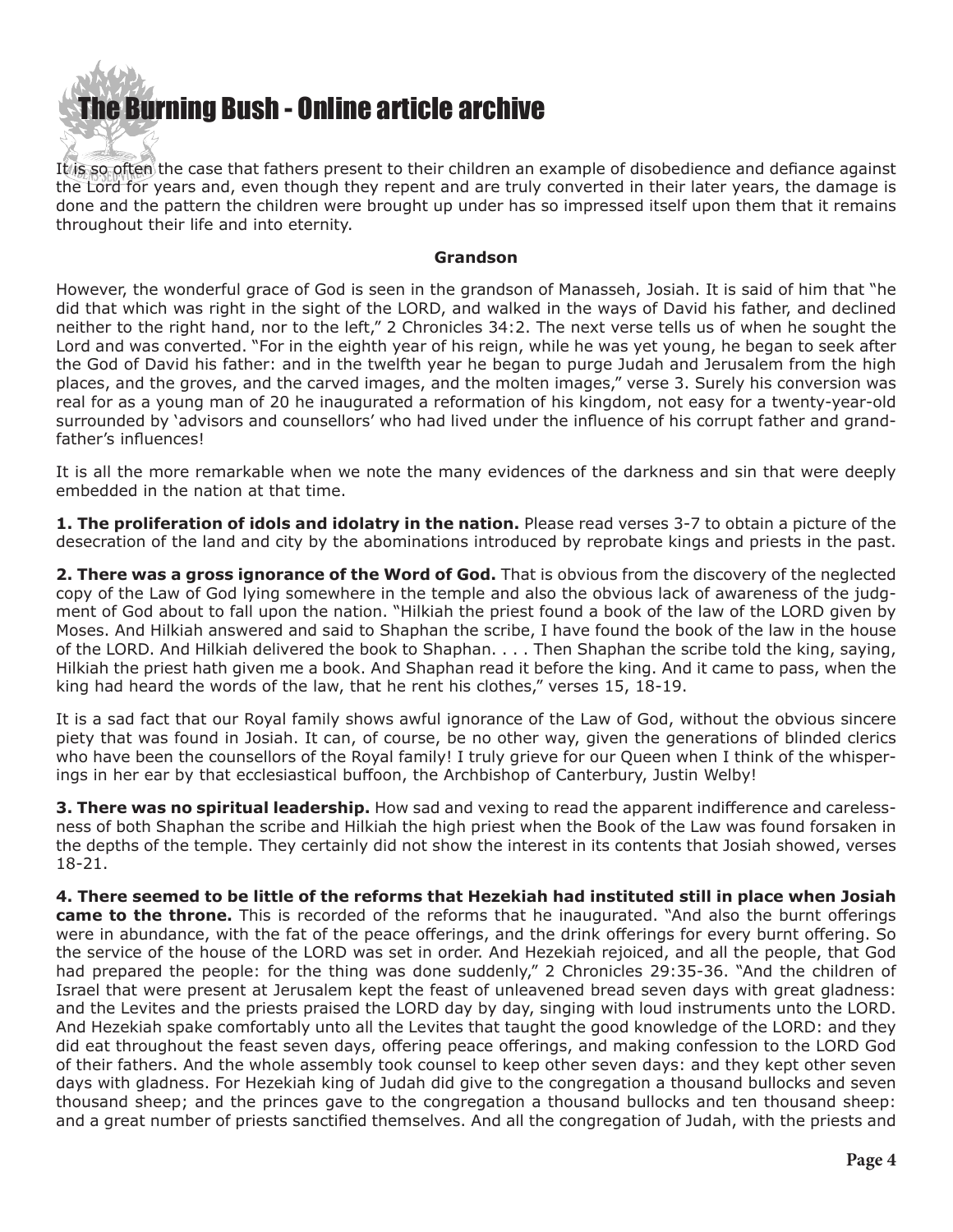

the Levites, and all the congregation that came out of Israel, and the strangers that came out of the land of Israel, and that dwelt in Judah, rejoiced. So there was great joy in Jerusalem: for since the time of Solomon the son of David king of Israel there was not the like in Jerusalem. Then the priests the Levites arose and blessed the people: and their voice was heard, and their prayer came up to his holy dwelling place, even unto heaven," 2 Chronicles 30:21-27.

#### **II DESPITE BEING ON THE VERY VERGE OF NATIONAL DESTRUCTION, THE ACTIONS OF JOSIAH GAVE THE NATION A BRIEF PERIOD OF BLESSING**

Here is teaching for God's people today. While I believe there can be no reversing of the national decline into apostasy and its consequent judgment, I believe that we can take hope from the experiences of Josiah. Note his reaction to God's announcement of imminent judgment upon his kingdom. Josiah, upon hearing the words of the Law, sent messengers unto a prophetess that he might know the mind of God. "Go, enquire of the LORD for me, and for them that are left in Israel and in Judah, concerning the words of the book that is found: for great is the wrath of the LORD that is poured out upon us, because our fathers have not kept the word of the LORD, to do after all that is written in this book," 2 Chronicles 34:21.

**1. Josiah believed God's Word.** He did not dismiss the declaration of God's Word, which seemed to be the prevailing attitude amongst the priests, but rather he sought the Lord regarding what he had heard read from the Law.

**2. Josiah personally prayed and wept before God.** This is evident in the reply sent to the king via the prophetess, Huldah. "And Hilkiah, and they that the king had appointed, went to Huldah the prophetess, the wife of Shallum the son of Tikvath, the son of Hasrah, keeper of the wardrobe; (now she dwelt in Jerusalem in the college:) and they spake to her to that effect. And she answered them, Thus saith the LORD God of Israel, Tell ye the man that sent you to me, thus saith the LORD, Behold, I will bring evil upon this place, and upon the inhabitants thereof, even all the curses that are written in the book which they have read before the king of Judah: because they have forsaken me, and have burned incense unto other gods, that they might provoke me to anger with all the works of their hands; therefore my wrath shall be poured out upon this place, and shall not be quenched. And as for the king of Judah, who sent you to enquire of the LORD, so shall ye say unto him, Thus saith the LORD God of Israel concerning the words which thou hast heard; because thine heart was tender, and thou didst humble thyself before God, when thou heardest his words against this place, and against the inhabitants thereof, and humbledst thyself before me, and didst rend thy clothes, and weep before me; I have even heard thee also, saith the LORD," 2 Chronicles 34:22-27.

What a profound impact the humility and prayers of Josiah had upon the affairs of the nation! As long as he lived the nation would be spared from the judgment that was coming. During his lifetime, there was a time of spiritual awakening and renewal.

Truly, the people of God are to be the 'salt of the earth', acting as a preservative. But if the 'salt' has lost its savour, its saltiness, as is the case with so many backslidden and worldly-minded believers today, then little preserving will be accomplished. The backslidden state of the 'Church' today accounts for the recent rapid advance of immorality in the land. That wonderful text in Proverbs encapsulates this truth. "Righteousness exalteth a nation: but sin is a reproach to any people," 14:34. The nation has been brought into reproach partly by the backslidden and careless state of the majority of God's people!

**3. The benefits the nation enjoyed under Josiah sprang from the revival of the preaching of the Word of God.** "Then the king sent and gathered together all the elders of Judah and Jerusalem. And the king went up into the house of the LORD, and all the men of Judah, and the inhabitants of Jerusalem, and the priests, and the Levites, and all the people, great and small: and he read in their ears all the words of the book of the covenant that was found in the house of the LORD," 34:29-30. There can never be a revival of holiness, a return of heaven's blessing and a fresh enjoyment of the power of the Holy Ghost amongst God's people other than by receiving and obeying the instructions of the Bible!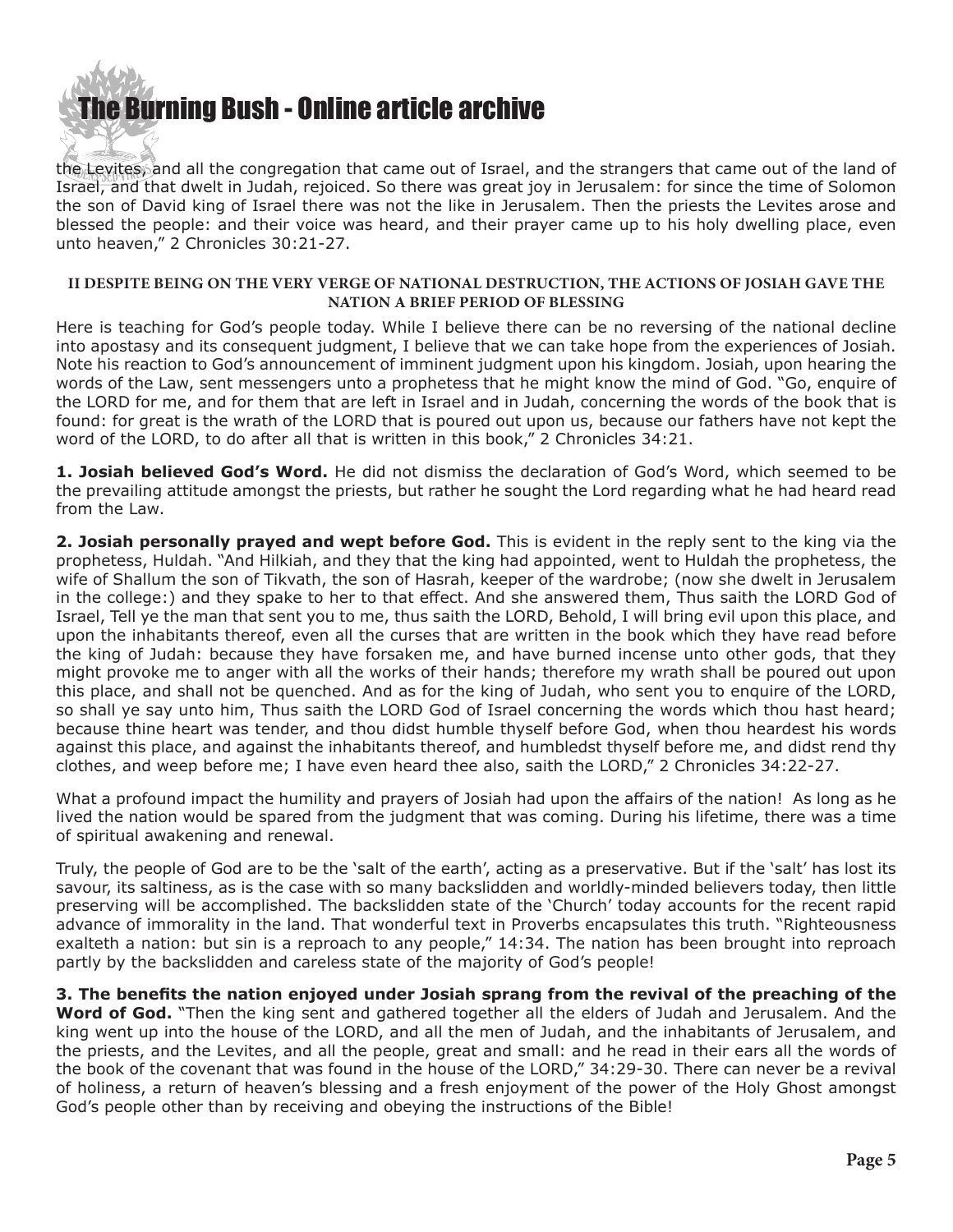

That is what is needed today. The pointed, forceful, unapologetic preaching of God's Word against the sins and compromises that have entered the Church of God and the bold calling of the people to repentance and obedience!

What a shake-up that would bring amongst God's people who have grown casual and indifferent to the standards and laws of God and, because their slackness has not been challenged from the pulpits, believe that such carelessness is acceptable with God!

**4. Josiah exercised a powerful personal influence as king.** "And the king stood in his place, and made a covenant before the LORD, to walk after the LORD, and to keep his commandments, and his testimonies, and his statutes, with all his heart, and with all his soul, to perform the words of the covenant which are written in this book. And he caused all that were present in Jerusalem and Benjamin to stand to it. And the inhabitants of Jerusalem did according to the covenant of God, the God of their fathers. And Josiah took away all the abominations out of all the countries that pertained to the children of Israel, and made all that were present in Israel to serve, even to serve the LORD their God. And all his days they departed not from following the LORD, the God of their fathers," 34:31-33. The king led from the front.

Sadly, as is often the case when such a strong personality is engaged in such a work, many were not sincere in their professions of obedience! Jeremiah, who prophesied in the days of Josiah said this: "And yet for all this her treacherous sister Judah hath not turned unto me with her whole heart, but feignedly, saith the LORD. And the LORD said unto me, The backsliding Israel hath justified herself more than treacherous Judah," Jeremiah 3:10-11.

Despite the many changes for good that came about in Josiah's reign, much of it was in the form of a mere false profession on the part of the people. They conformed to the commands of the king but not truly to the Law of God. The temple services were crowded and the feasts wonderfully attended but it was all largely a sham!

Little wonder we read: "And Jeremiah lamented for Josiah," 2 Chronicles 35:25. Jeremiah knew what was coming upon the nation now that Josiah and his holy influence were gone! There was nothing holding back the flood-tide of judgment now.

#### **III THERE IS A PARALLEL HERE WITH TODAY'S CIRCUMSTANCES**

Today, there are churches with their crowds and their professions of conversion but I dare say that much of it is all a sham. There's no change of lifestyle following these 'professions' of faith in Christ! That which God says marks a true conversion is not seen. "Therefore if any man be in Christ, he is a new creature: old things are passed away; behold, all things are become new," 2 Corinthians 5:17. What the Lord Jesus demanded of His disciples has no part in modern 'Christianity'! "And he said to them all, If any man will come after me, let him deny himself, and take up his cross daily, and follow me. For whosoever will save his life shall lose it: but whosoever will lose his life for my sake, the same shall save it," Luke 9:23-24.

The attire of many attending these supposedly thriving 'churches' is one of worldliness and unfitted for attendance upon the worship of the God of Heaven! The services are light and casual with the 'worshippers' entering and exiting at will, drinking coffee etc. I have no doubt that the whole scene would warrant the use of 'a scourge of small cords'!

#### **The Lord saw it**

This mere religious pretence by many in the days of Josiah God observed, as is evident in the words of Jeremiah, but it may be also seen in how quickly the land came under judgment upon Josiah's death. "Moreover the workers with familiar spirits, and the wizards, and the images, and the idols, and all the abominations that were spied in the land of Judah and in Jerusalem, did Josiah put away, that he might perform the words of the law which were written in the book that Hilkiah the priest found in the house of the LORD. And like unto him was there no king before him, that turned to the LORD with all his heart, and with all his soul,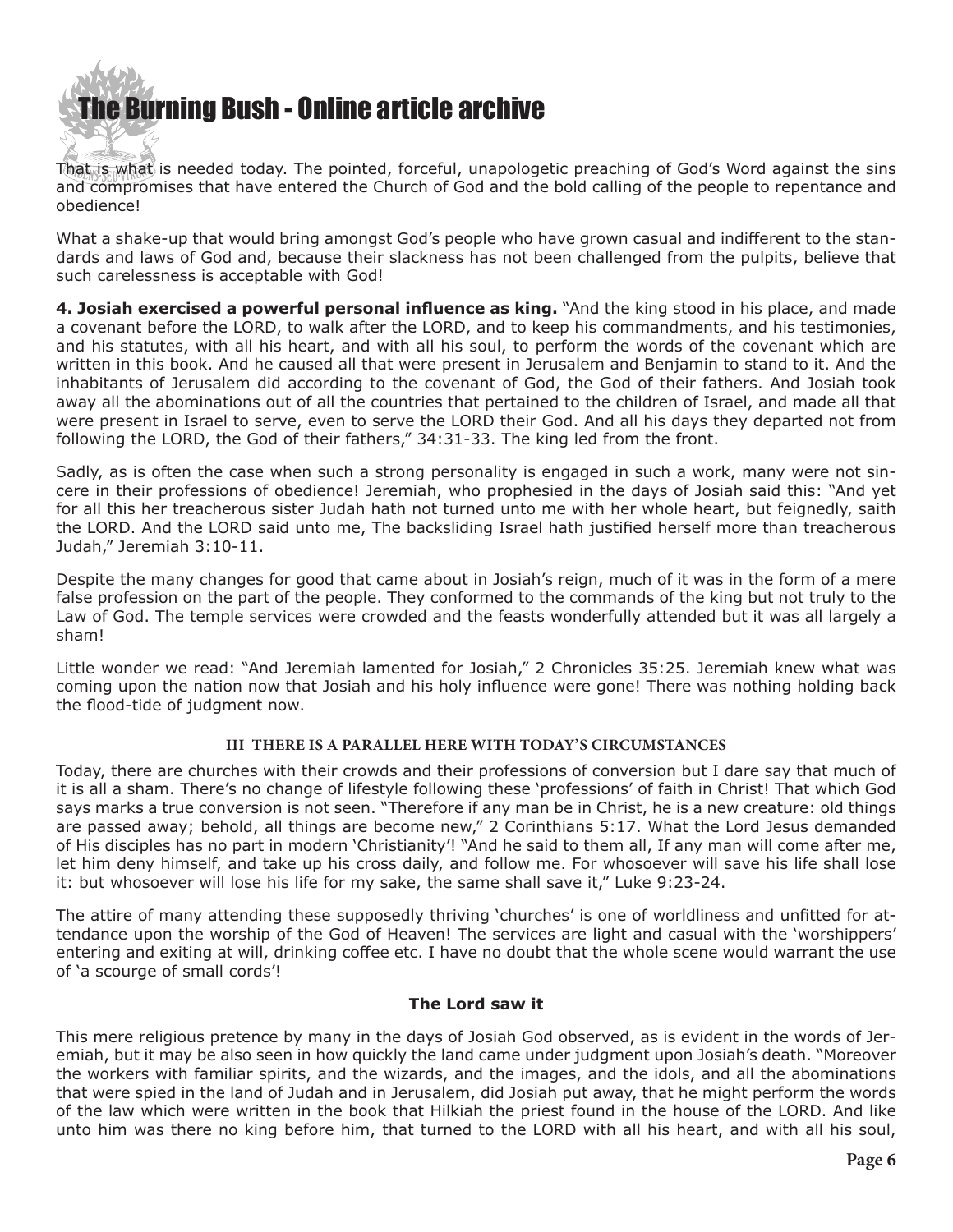## [The Bur](http://www.ivanfoster.net)ning Bush - Online article archive

and with all his might, according to all the law of Moses; neither after him arose there any like him. Notwithstanding the LORD turned not from the fierceness of his great wrath, wherewith his anger was kindled against Judah, because of all the provocations that Manasseh had provoked him withal. And the LORD said, I will remove Judah also out of my sight, as I have removed Israel, and will cast off this city Jerusalem which I have chosen, and the house of which I said, My name shall be there," 2 Kings 23:24-27. Nothing had truly changed with regards to the hearts of the people. It was just the pleadings and intercessions and work of Josiah that withheld the judgment. When he died, then the final slide into judgment quickly took place. The first 21 verses of 2 Chronicles 36 tell that sad tale!

We may learn that a faithful remnant may, by the grace of God, so intercede as to stop the prophetic clock of judgment for a short time, but the inevitable harvest of apostasy will ripen and be harvested in God's time.

Today, no heed is taken to the witness of the few, not even by those who profess to be Christians. There is little hope of the nation generally ceasing from its wickedness when so many professing Christians are careless and indifferent toward what is required of them in God's Word. The Bible to so many is a neglected book, lying, not in the depths of the temple, but upon the parcel shelf of the car where it is retrieved the next time its owner enters church!

What lies between its pages is unread, unstudied, unknown! Those who seek to cry out a warning are sneered at, not merely by the worldling but by all too many of God's professing people.

How solemn are the words of 2 Chronicles 36:14-16. "Moreover all the chief of the priests, and the people, transgressed very much after all the abominations of the heathen; and polluted the house of the LORD which he had hallowed in Jerusalem. And the LORD God of their fathers sent to them by his messengers, rising up betimes, and sending; because he had compassion on his people, and on his dwelling place: but they mocked the messengers of God, and despised his words, and misused his prophets, until the wrath of the LORD arose against his people, till there was no remedy."

That is what is approaching us here in Ulster. NO REMEDY! All too many Christians are prepared to ignore the shenanigans of the DUP and its embracing of the sodomite and its abandonment of God's Word and remain within its ranks, aiding and contributing to its shameful departure from God and His truth. There is no fear of how the Lord may look on such happenings! No, those who express concern are mocked and declared to be 'dividers and disturbers of the brethren'!

Well, the restraint exercised by godly Josiah came to an end and judgment fell on Jerusalem.

How soon will that event be repeated here in Ulster?

At the morning Sabbath service on November 10th in Kilskeery, Mr David Burke, missionary to Guinea, brought a powerful message on the two verses in Luke 9:23-24 that I quoted previously. How refreshing it was to hear what we used to hear so often in former times.

He closed the morning meeting with the hymn 215 in Our Hymnbook. Its verses 2 and 3 were most appropriate.

By God's Word at last my sin I learned; Then I trembled at the law I'd spurned, Till my guilty soul imploring turned To Calvary.

Now I've giv'n to Jesus everything, Now I gladly own Him as my King, Now my raptured soul can only sing Of Calvary.

Mercy there was great, and grace was free; Pardon there was multiplied to me; There my burdened soul found liberty, At Calvary.